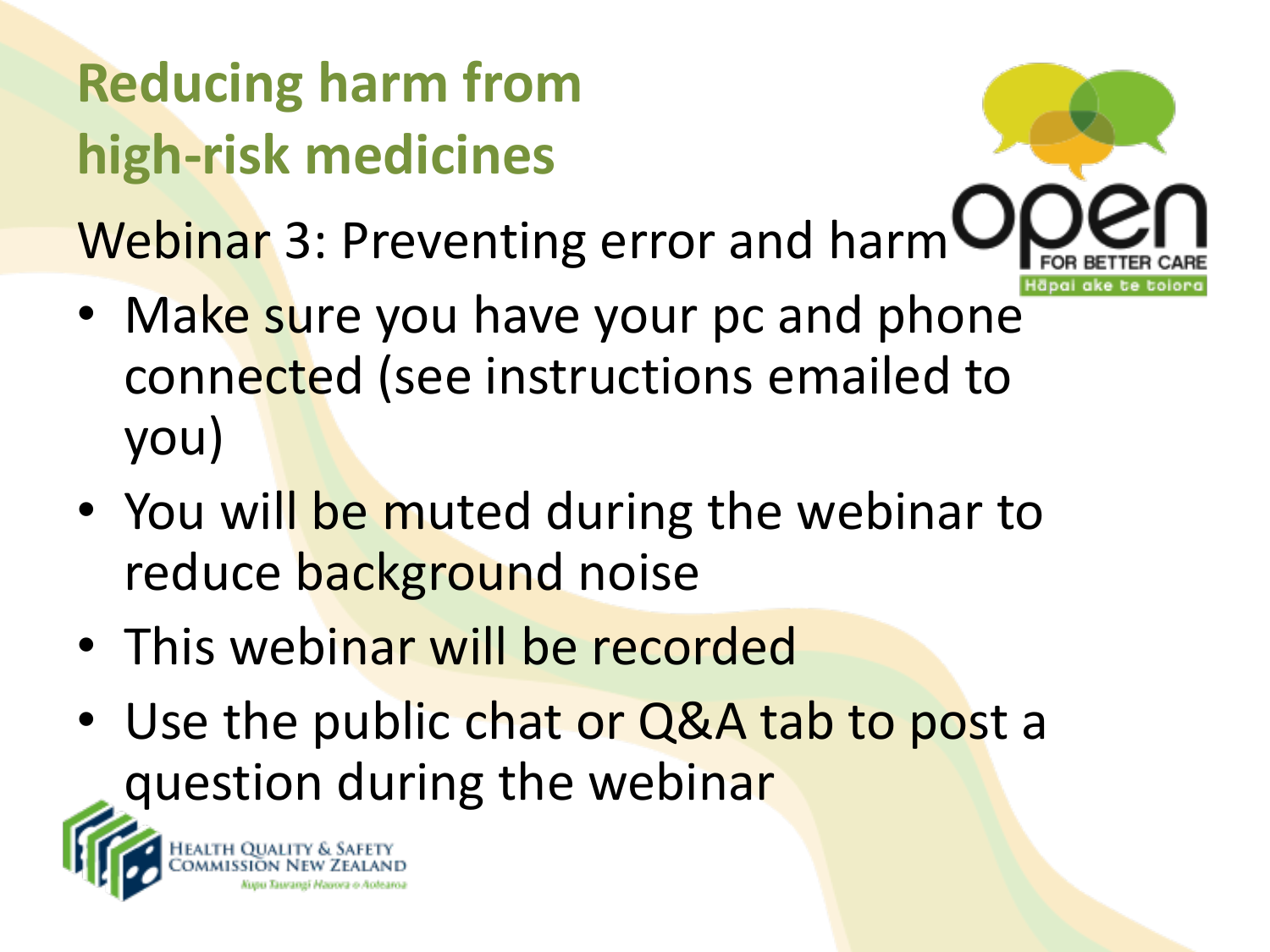

#### **Reducing harm from high-risk medicines Webinar 3: Preventing error and harm**

#### Chair: Gillian Bohm



Panel: Sandy Blake, Karen O'Keefe

and Beth Loe

National Patient Safety Campaign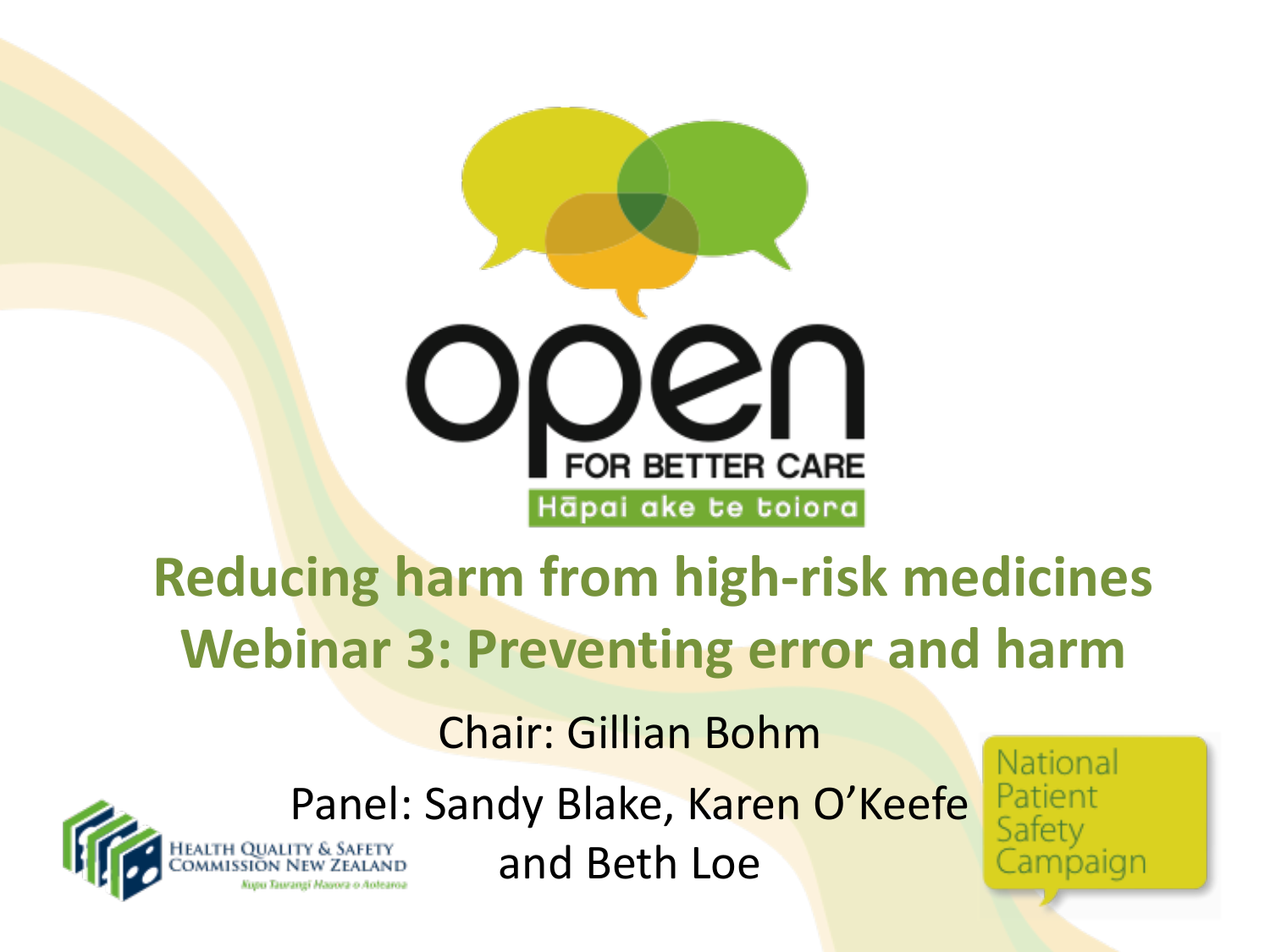# **Introduction**

- Campaign topic has focused on:
	- Identify error and harm
	- Mitigate error and harm
	- Partner with patients and whanau
- Now focusing on preventing error and harm specifically:
	- Learning from incidents
	- Considering human factors
	- Implementing system changes



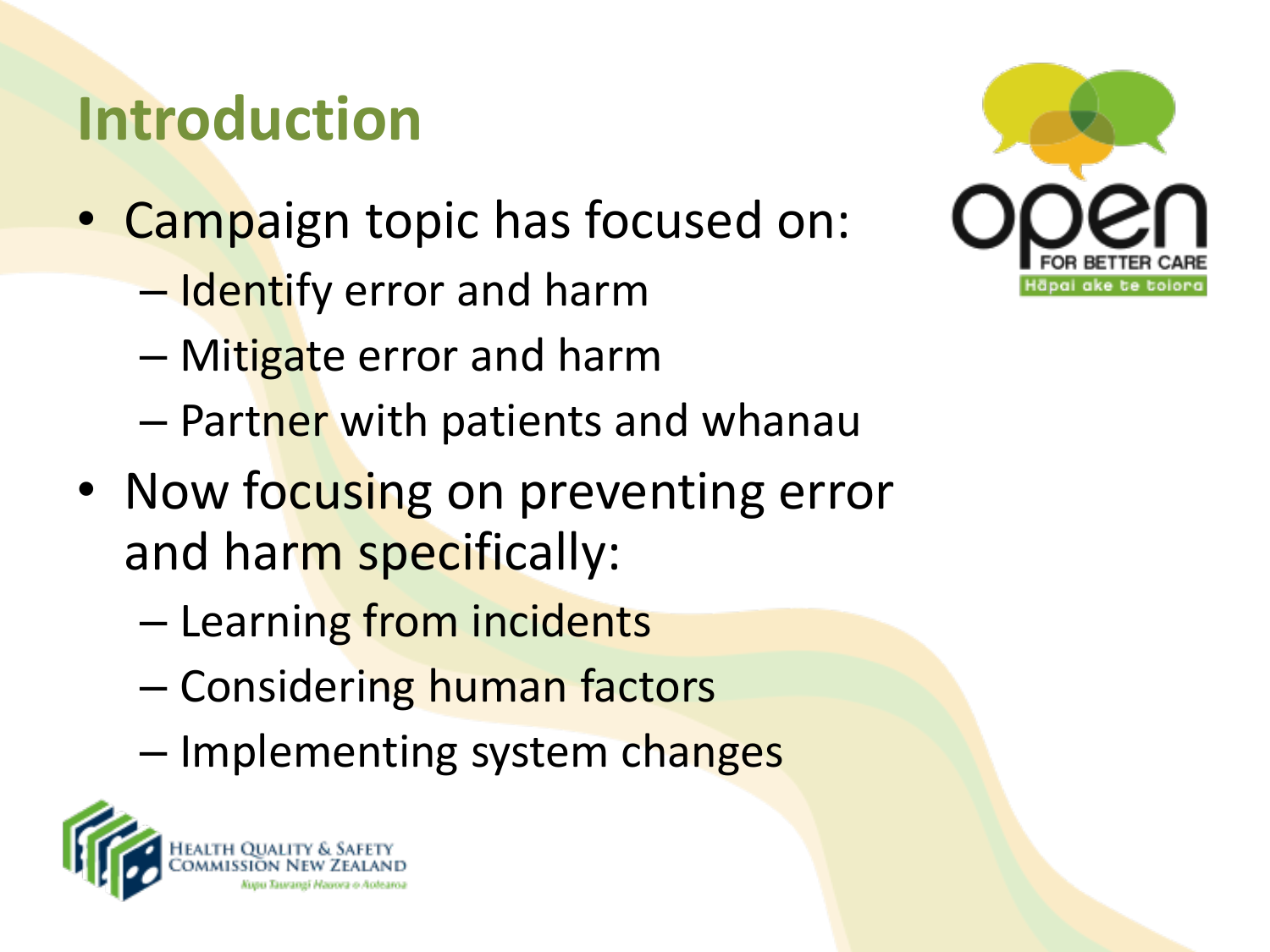# **Outline of webinar**

- Panel will present on
	- Learning from incidents
	- Human factors
	- Systems change
- Discussion on two medicationrelated cases
	- Panel discussion
	- Opportunity for questions from the audience



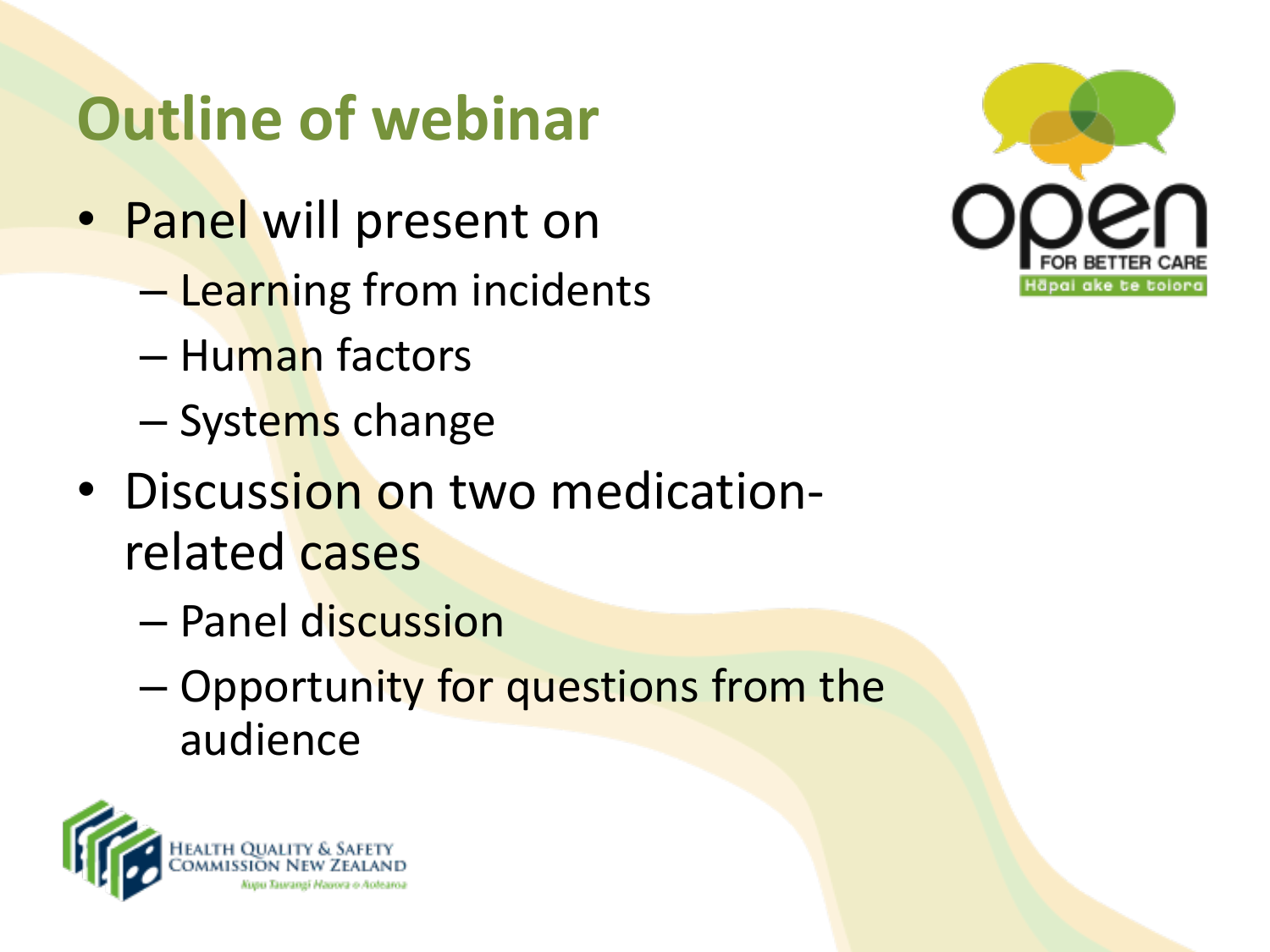# **Learning from events**

Critical information when reporting an event/near miss



- Demographic and medication information
- What actually happened in detail
- Why it might have happened contributory factors
- What do you see preventing it happening again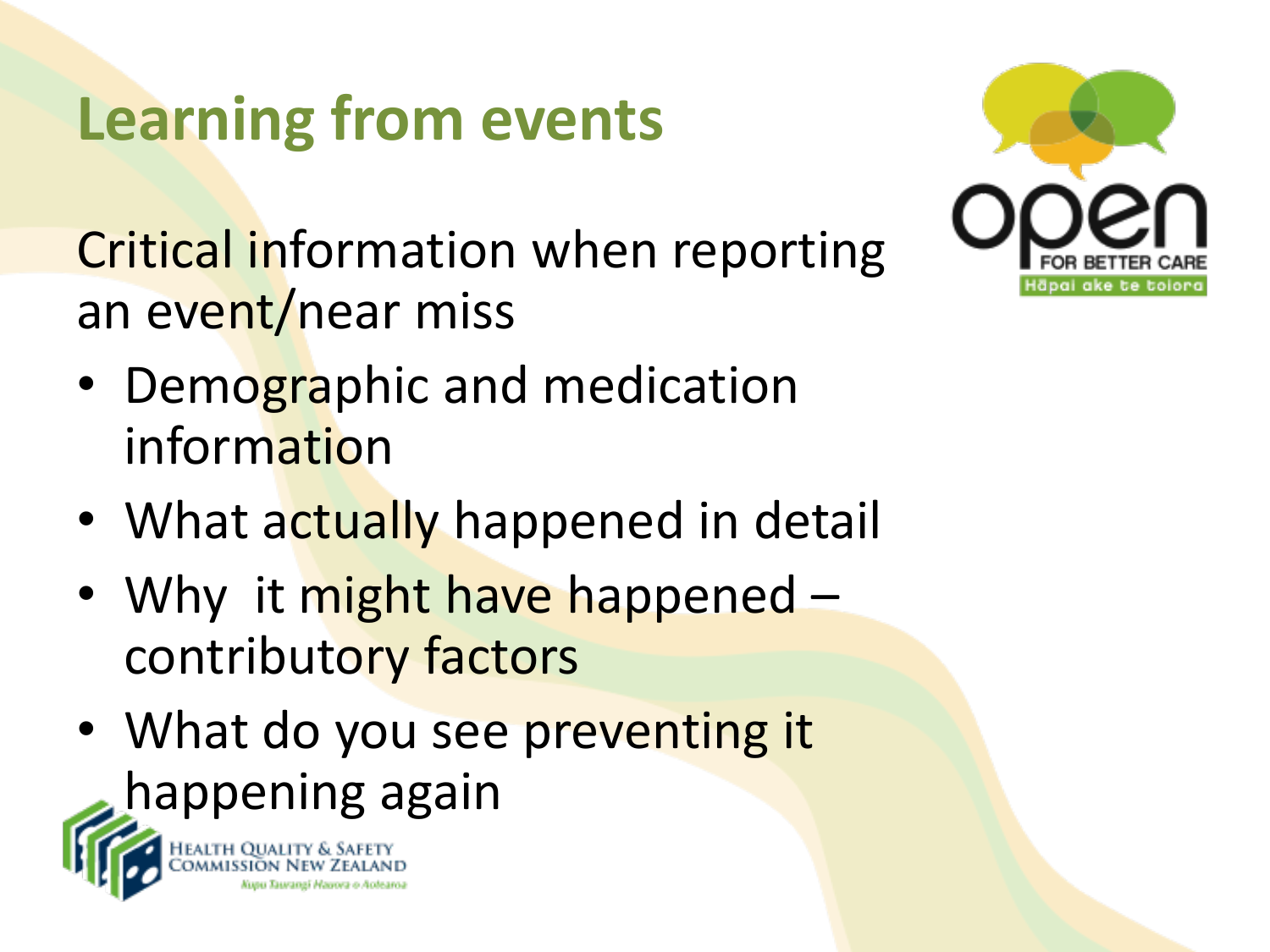# **Learning from event review?**

What changes are needed to prevent the same event / near miss Recommendations:

- Need to be doable
- Include long term goals and immediate actions
- Try for a mix of low, medium and high leverage actions.

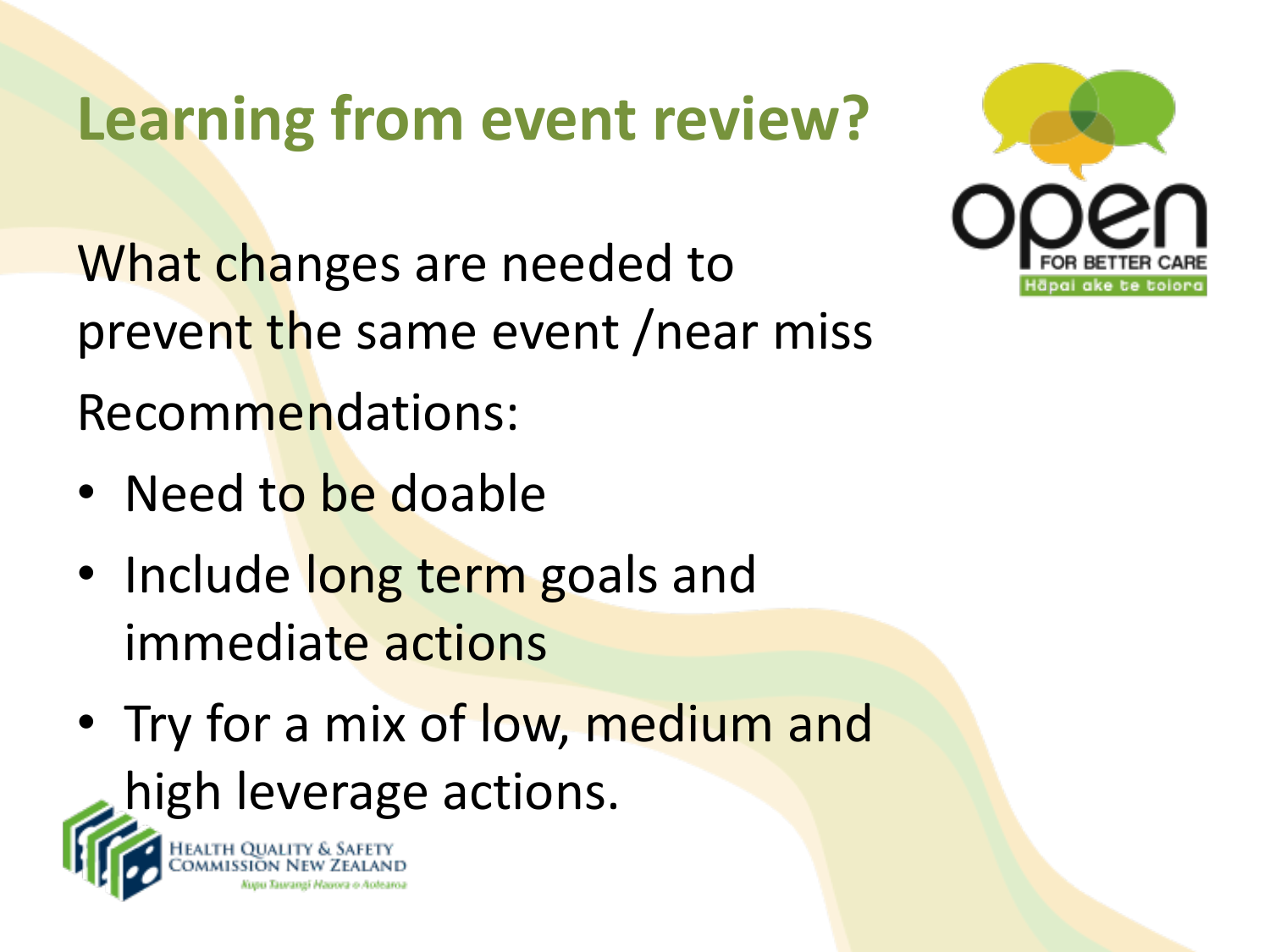**Human factors refer to environmental, organisational and job factors and individual characteristics that influence behaviour at work and may have an effect on health and safety**

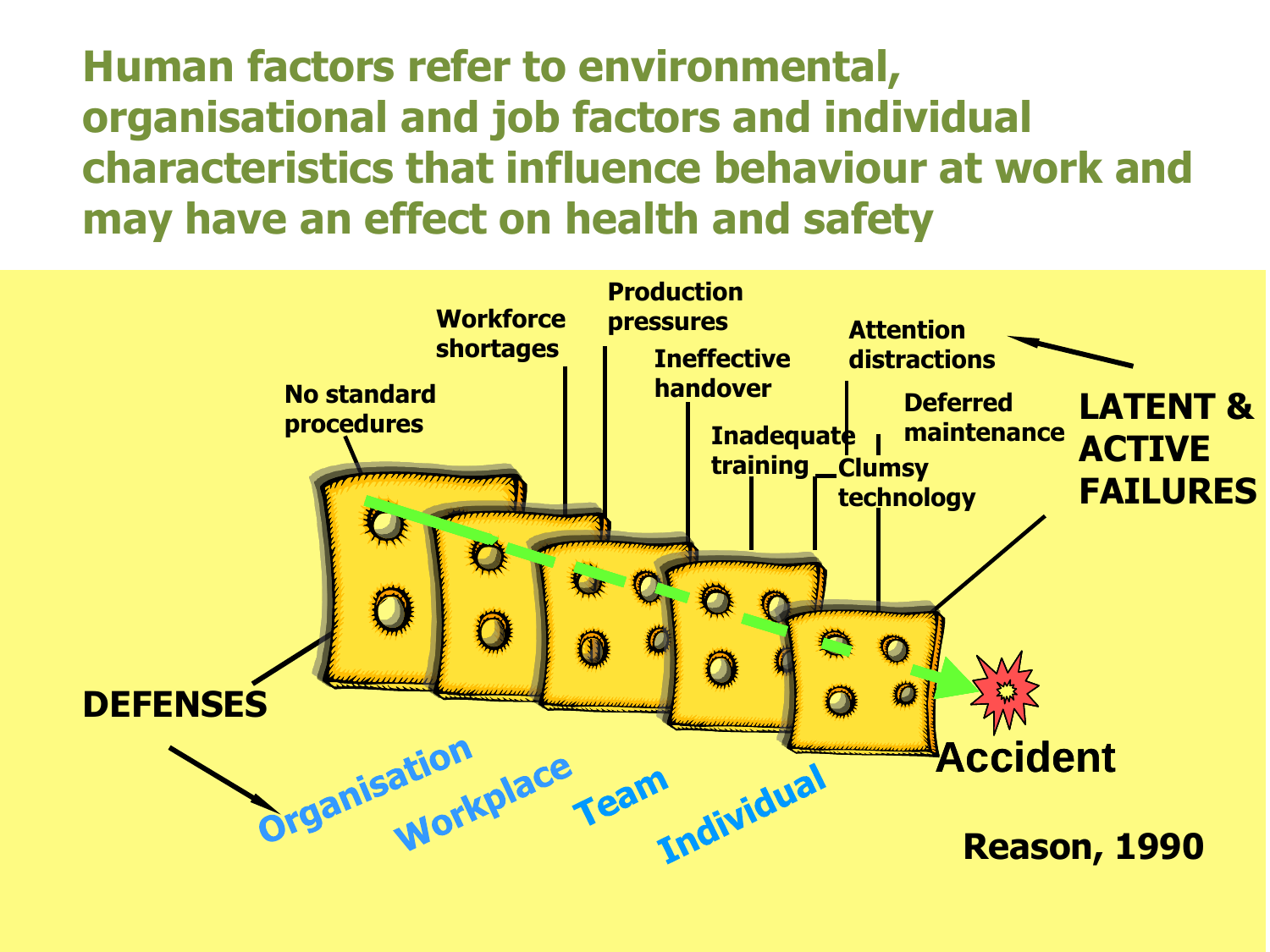# **Factor groupings**

**Patient factors** 

(What is there about this individual patient that increased the likelihood an error could occur?)



**Task factors** 

(Were the tasks completed as per medication procedures/ policies?)

- **Care environment /workplace factors**  (Was the failure of a barrier that may have protected the patient a possible factor?)
- **Staff factors**  (Were staff numbers/skill mix or training a possible factor in this event?)
- **Communication factors**

(Was lack of or misinterpretation of communication a factor in this event?)

**Teamwork factors**

(Did the team work together in a way that might have prevented this event?)

**Organisational factors**

(Did the culture/resource/policies of the organisation influence this event?)

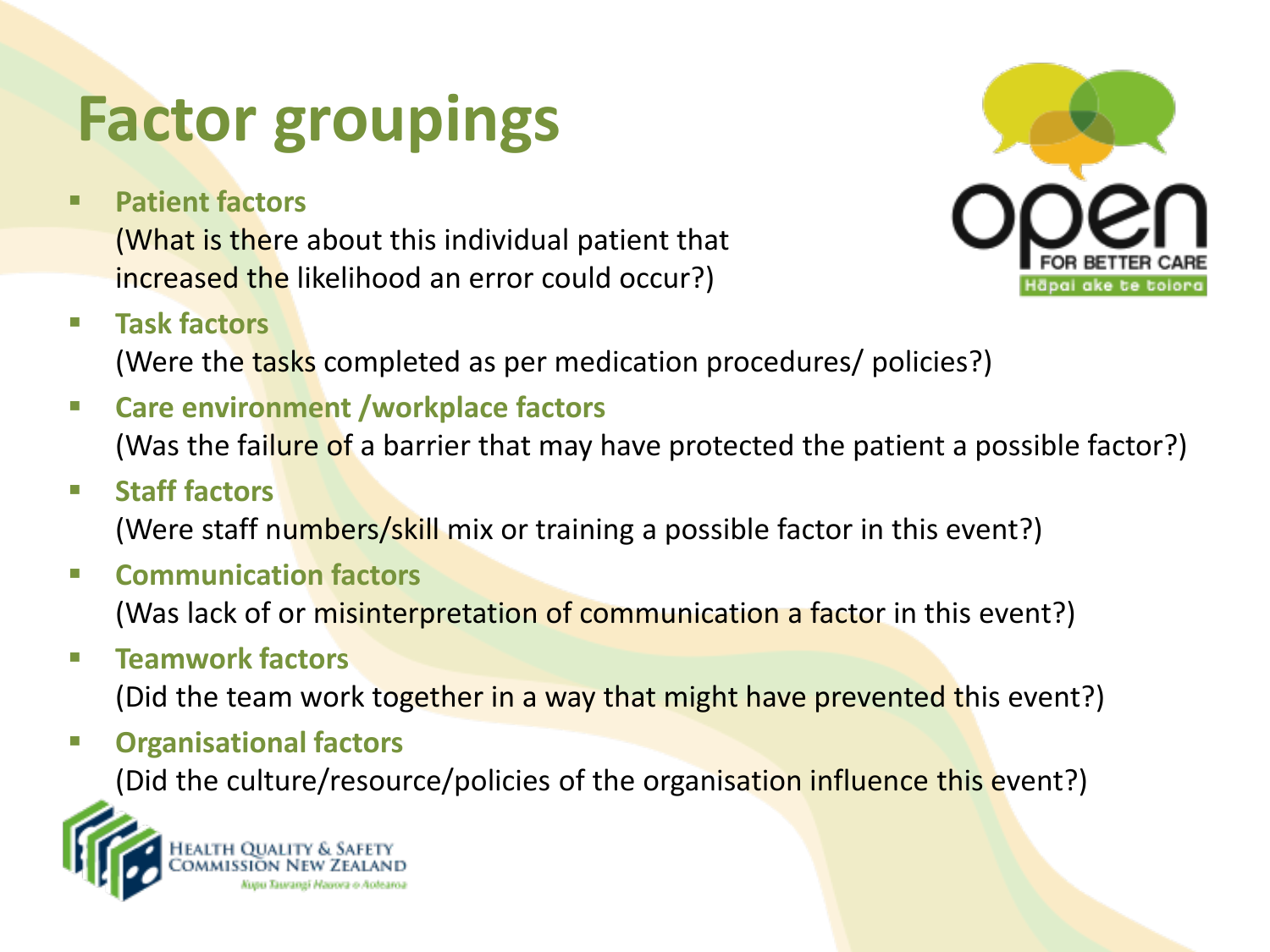### **Case 1: Methadone**

- Adult patient admitted on and prescribed methadone 30mg twice a day
- Patient was in the process of being transferred to theatre and time was short
- Clinician administering the medicine was experienced, checker confirmed the dose without really looking
- Methadone liquid available in the Controlled Drug cupboard on the ward is 5mg/mL
- Patient is given a dose of 30mL methadone
- Patient required naloxone dose



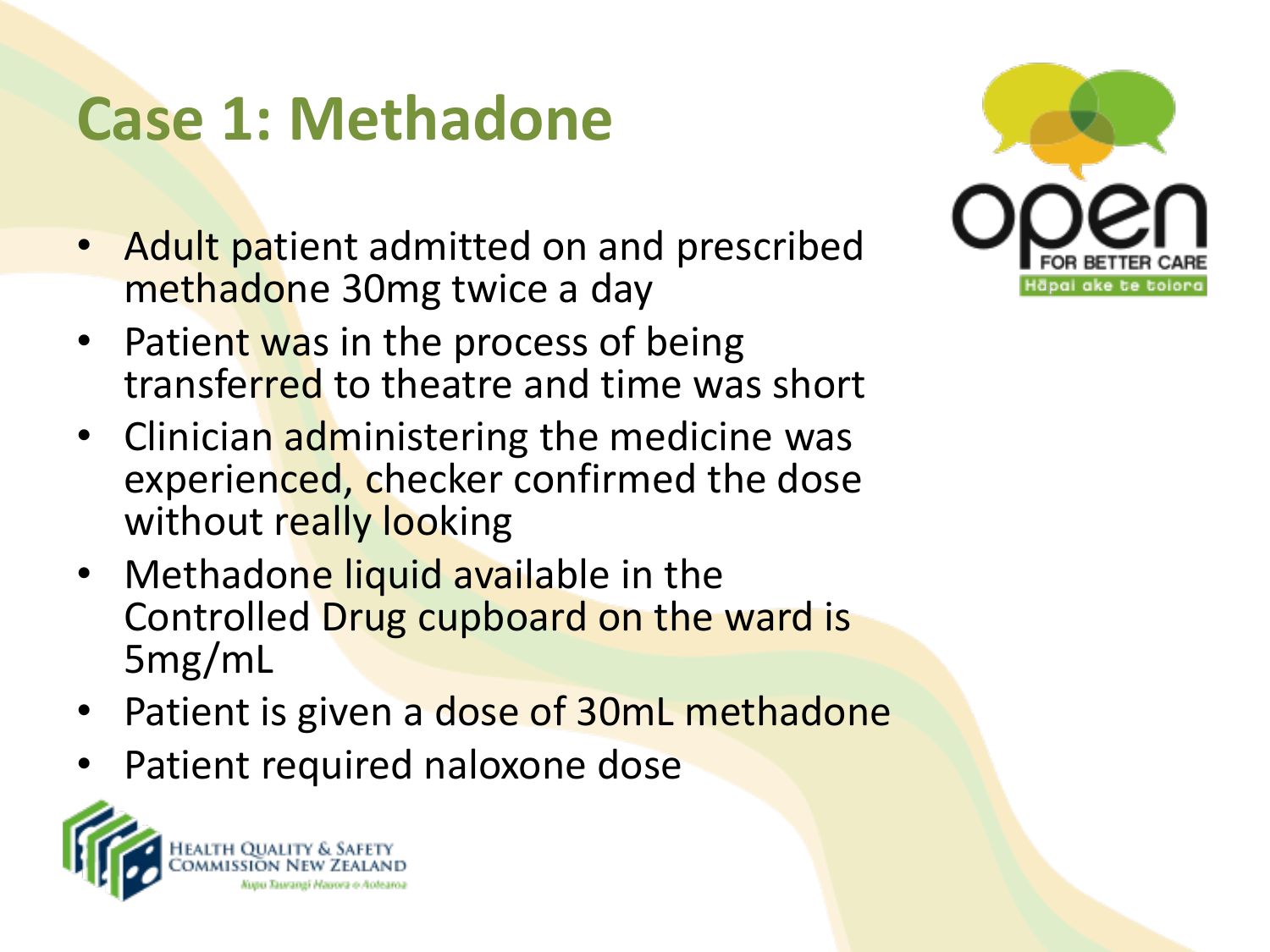### **Case 1 discussion**

• What were some of the human factors within this case?



- What other factors not obvious could be considered?
- How does understanding the human factors help us prevent a similar case happening again?

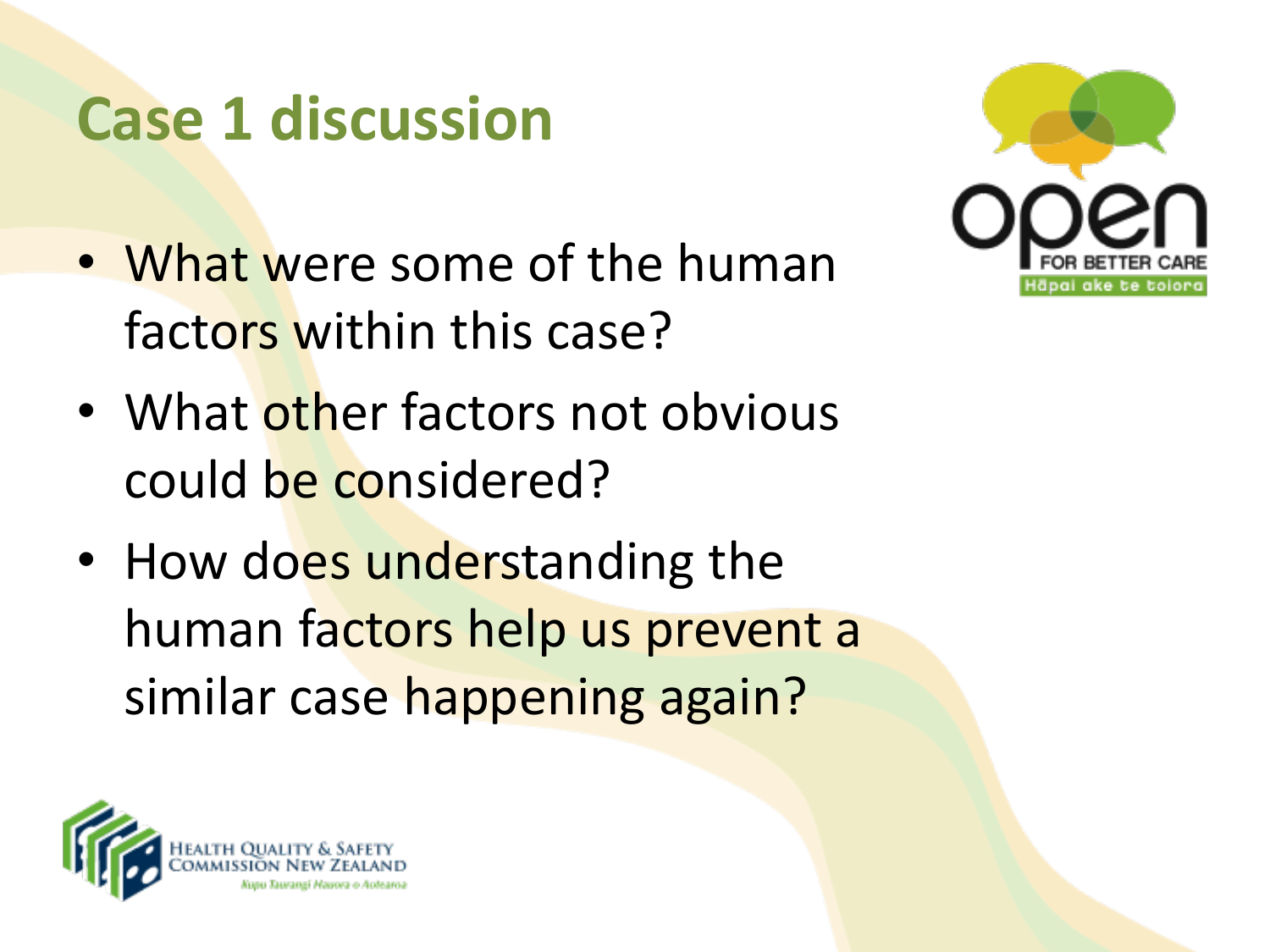# **What we know about making errors**

• All of us make errors



- Errors are not made on purpose
- No one wants to admit errors if they know punishment is the result
- Error ≠ bad behavior
- Errors happen for a reason

Lucian Leape, MD

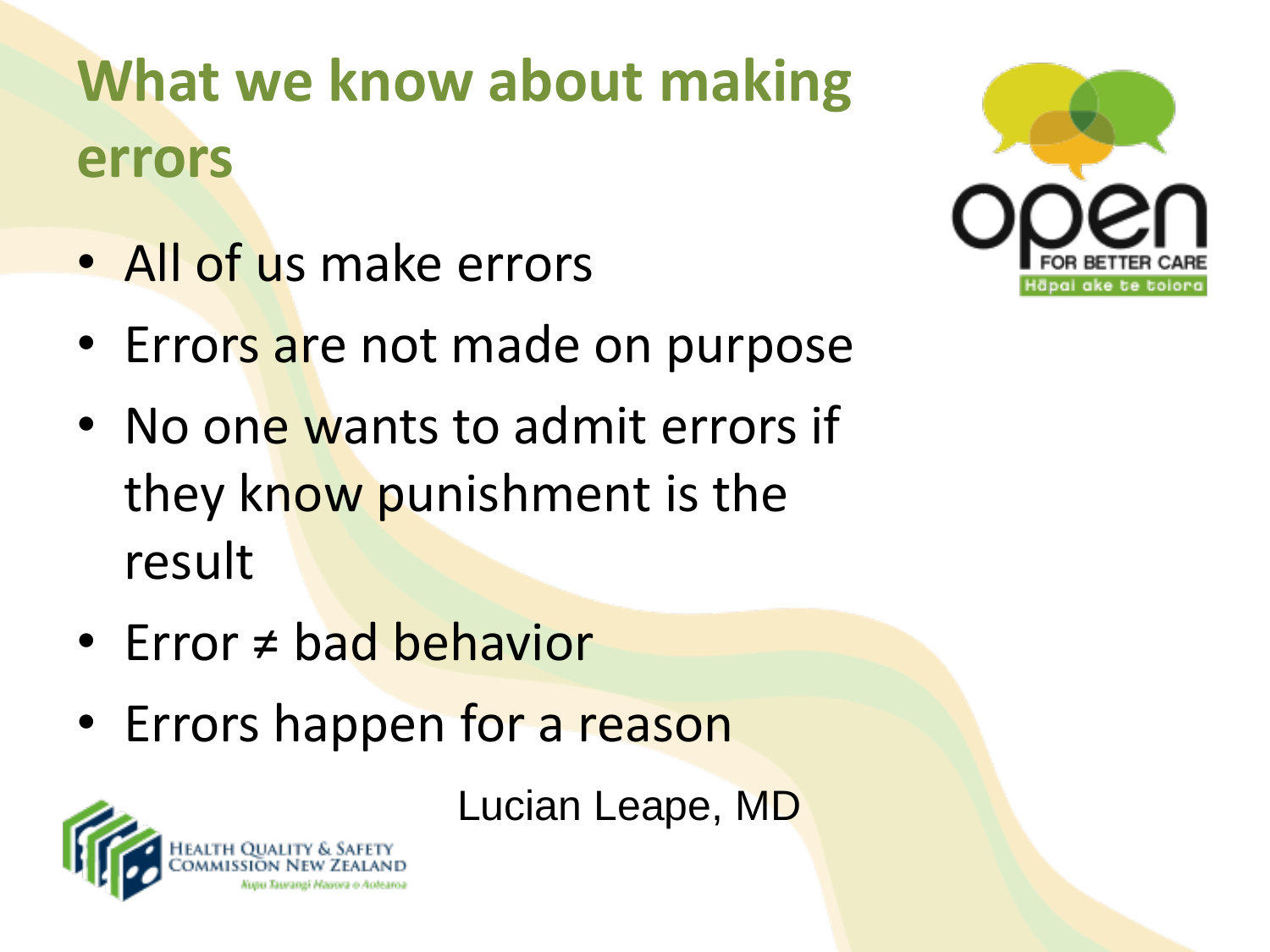### **We look but often don't see**

Aoccdrnig to a rscheearch at Cmabrigde Uinervtisy, it deosn't mttaer in waht oredr the ltteers in a wrod are, the olny iprmoetnt tihng is taht the frist and Isat Itteer be at the rghit pclae. The rset can be a toatl mses and you can sitll raed it wouthit porbelm. Tihs is bcuseae the huamn mnid deos not raed ervey lteter by istlef, but the wrod as a wlohe.



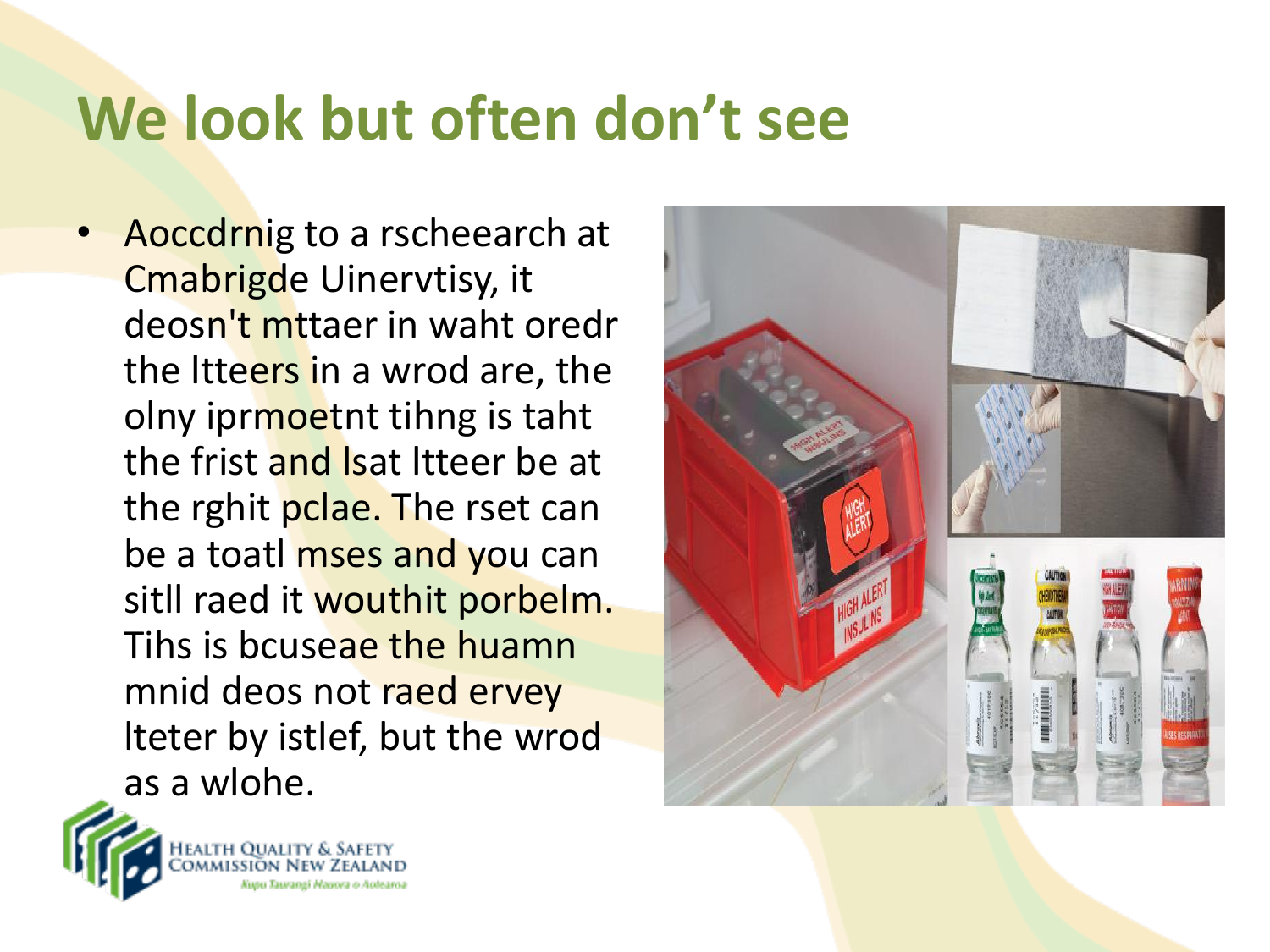# **Our medication systems are complex**

- Important to focus on harm reduction.
- Improve the understanding of the human condition –
- Need to target multiple points in the process to improve safety
- Resilience engineering



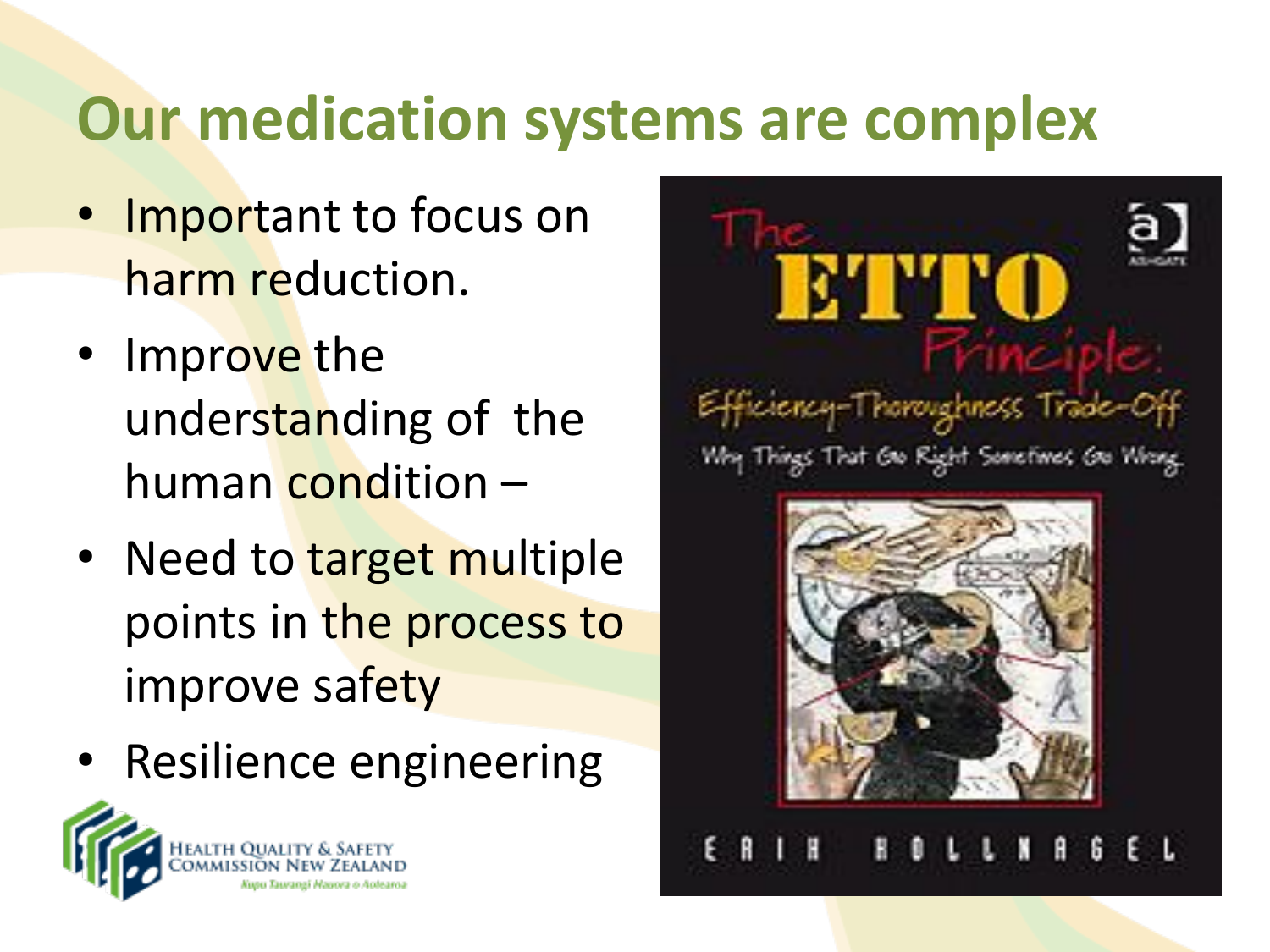# **Safety 2 thinking**

"It is the dilemma of Safety" Management and Risk Assessment that we inadvertently create the Problems of the Future by trying to solve the Challenges of the Present with the Mind-set (models, theories & methods) of the Past."



Erik Hollnagel 2011

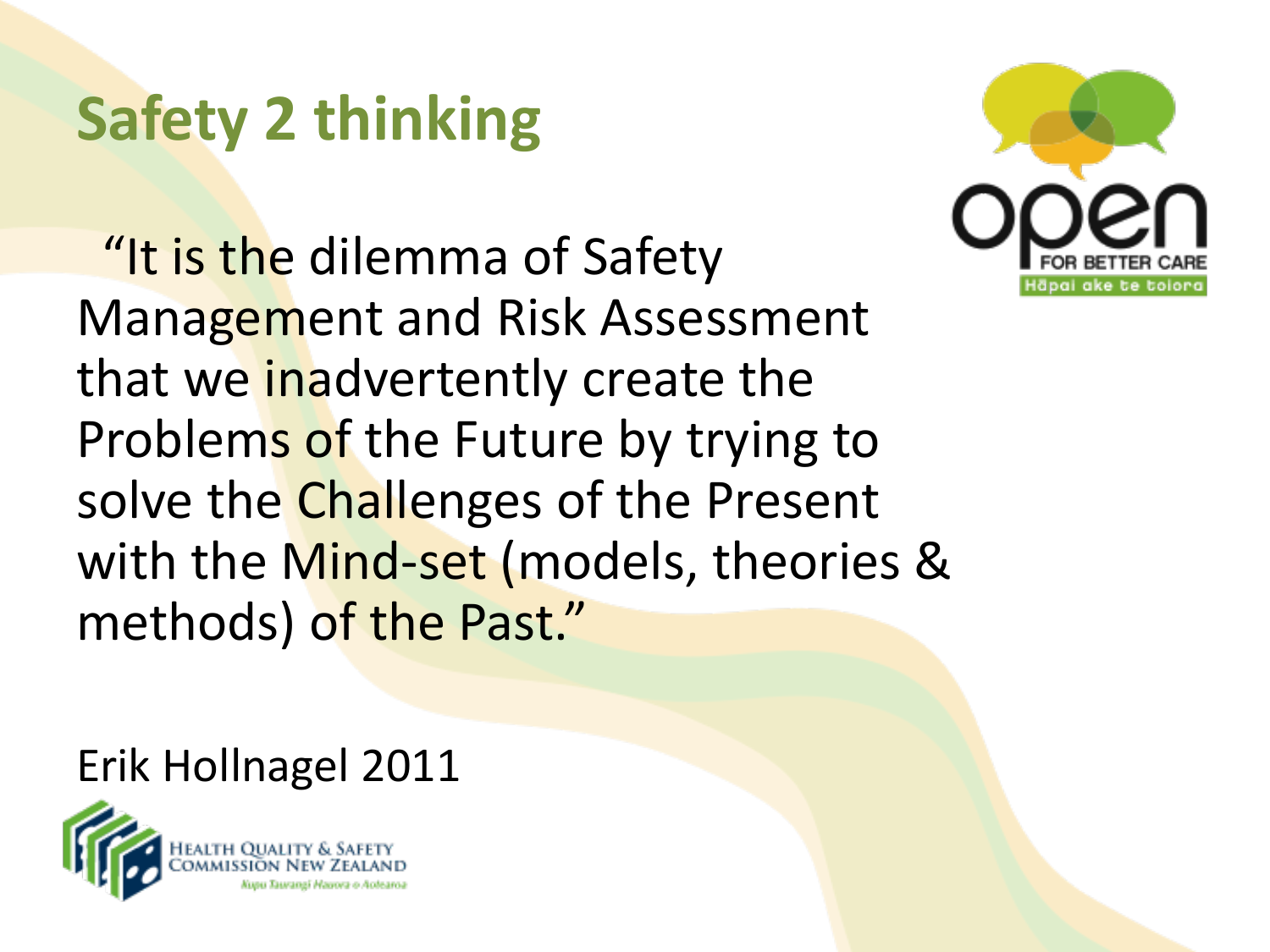# **Case 2: Heparin open book**

• Patient prescribed 3, 000 units of heparin intravenously in an operating theatre



- Clinician administering was more familiar with 1mL ampoules of heparin (containing 5, 000 units)
- Only ampoules available were 5mL (containing 25, 000 units)
- Clinician misread label on the ampoule to be 2, 500 units in 5mL
- Administered 6mL (30, 000 units)
- Patient had excess bleeding and was administered reversal agent with no further

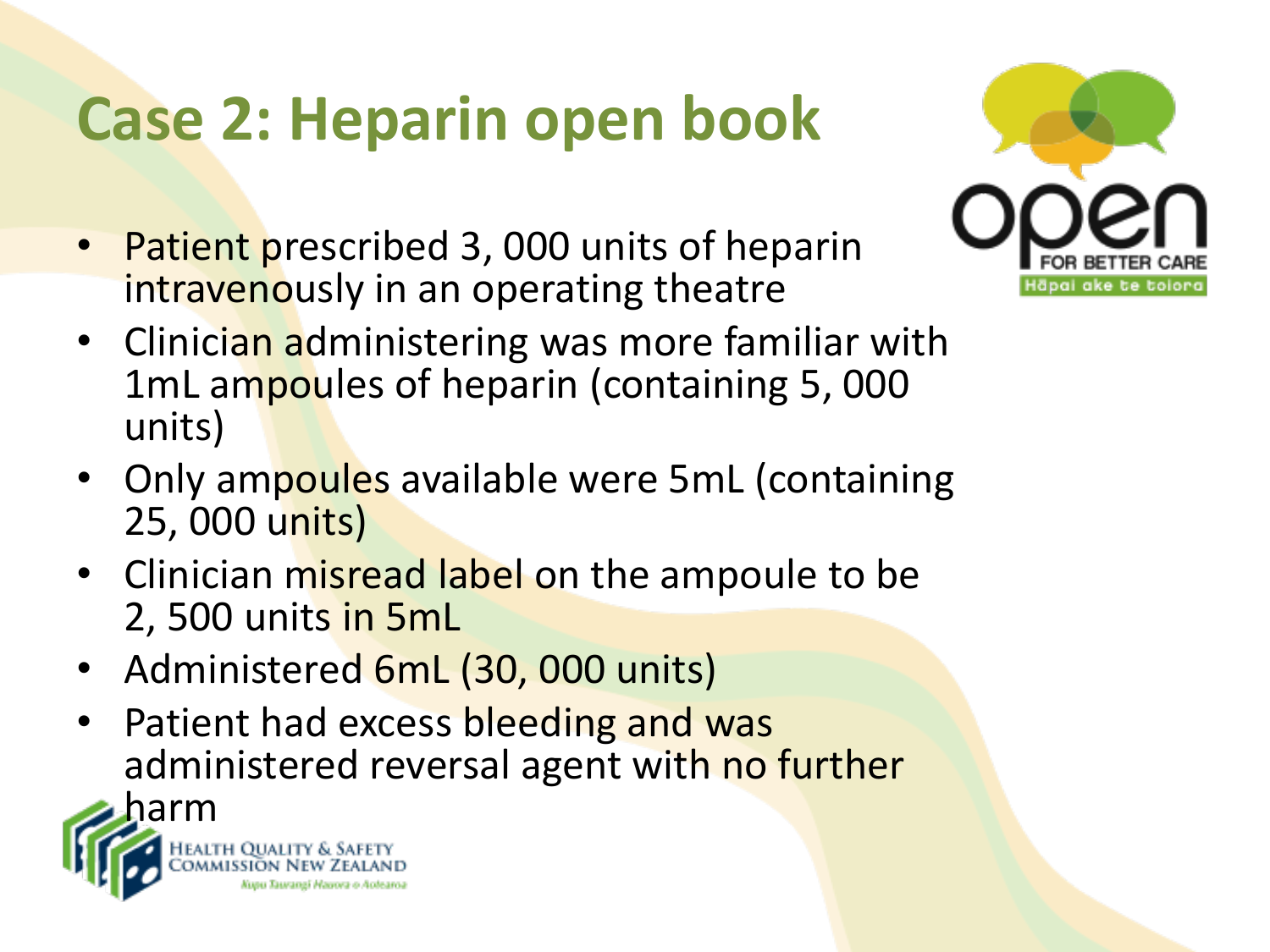### **Case 2 discussion**

- What were some of the system failures within this case?
- What other factors not obvious could be considered?
- What error-prevention strategies could be used?
- How does implementing system changes help us prevent a similar case happening again?

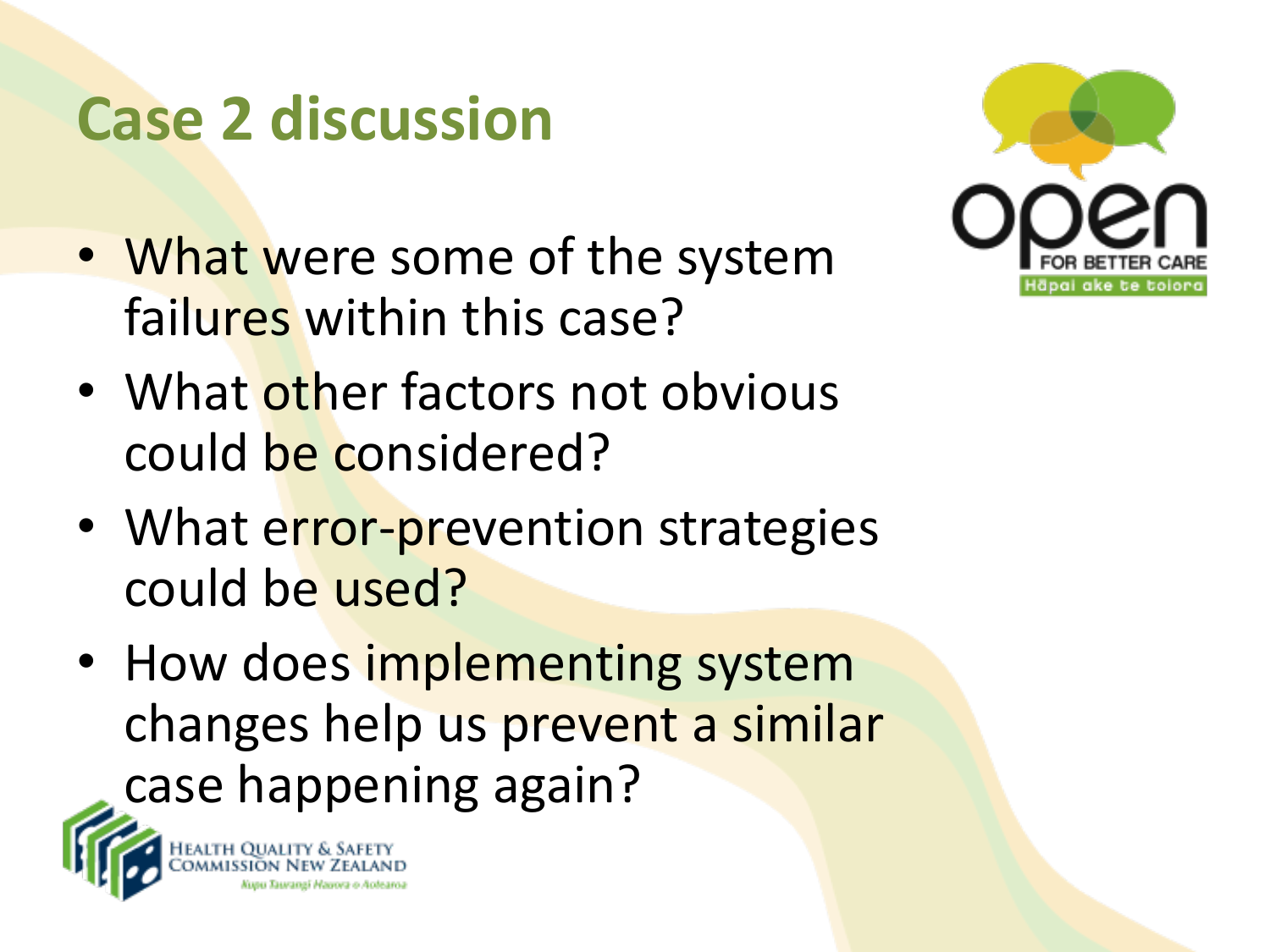#### **Summary**

We've looked at ways to prevent error and harm through:

- Learning from incidents
- Considering human factors
- Implementing system changes



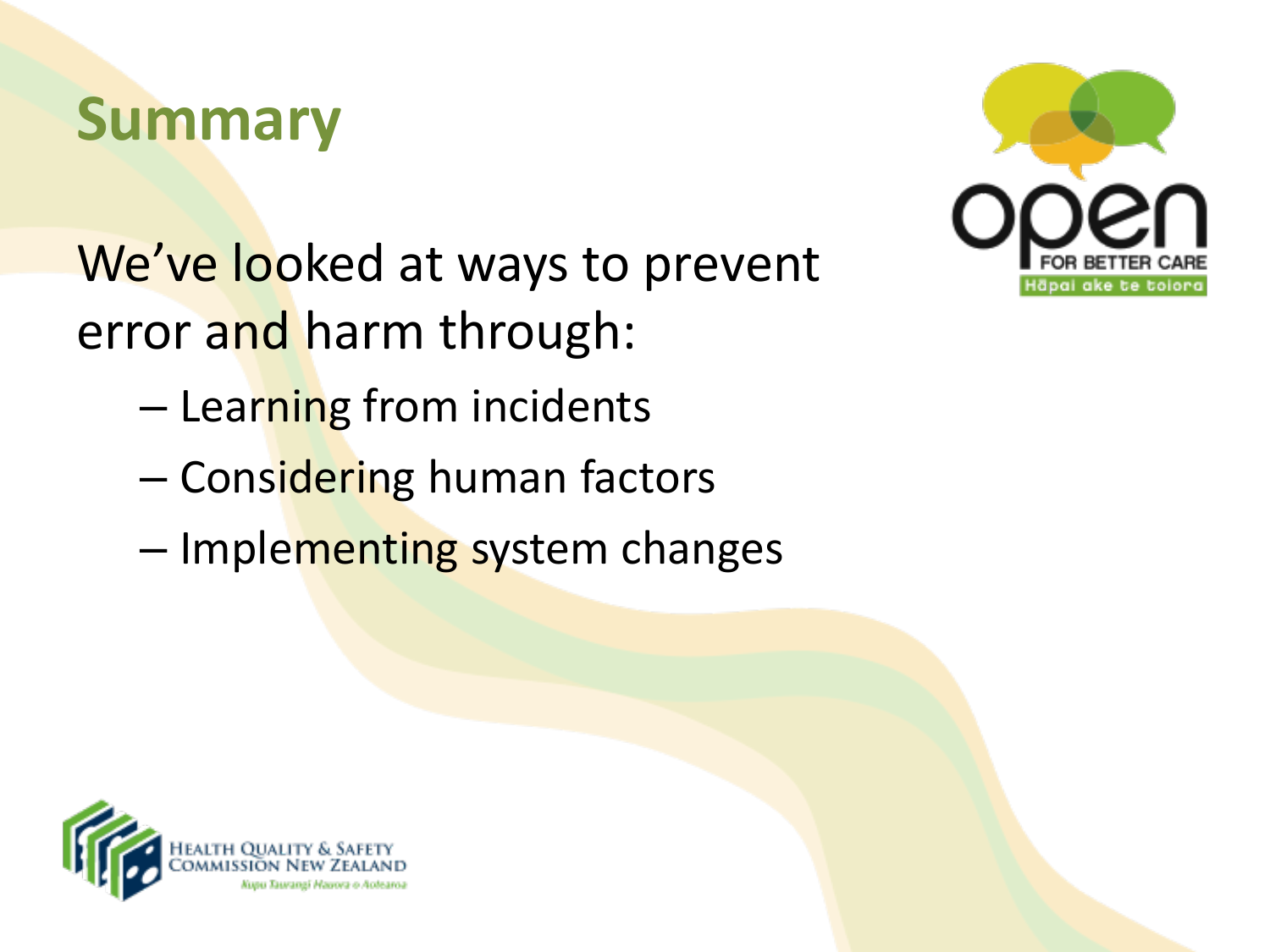## **Links to other sources**

- Implementing human factors in healthcare, Patient Safety First, 2010 accessed at [http://www.patientsafetyfirst.nhs.uk/ashx/Asset.ashx?](http://www.patientsafetyfirst.nhs.uk/ashx/Asset.ashx?path=/Intervention-support/Human+Factors+How-to+Guide+v1.2.pdf) [path=/Intervention-support/Human+Factors+How](http://www.patientsafetyfirst.nhs.uk/ashx/Asset.ashx?path=/Intervention-support/Human+Factors+How-to+Guide+v1.2.pdf)[to+Guide+v1.2.pdf](http://www.patientsafetyfirst.nhs.uk/ashx/Asset.ashx?path=/Intervention-support/Human+Factors+How-to+Guide+v1.2.pdf)
- American Pharmacists Association. Leveraging error reduction strategies. ISMP error alert. 2013 Aug 01. URL: [www.pharmacist.com/leveraging-error-reduction](http://www.pharmacist.com/leveraging-error-reduction-strategies)**[strategies](http://www.pharmacist.com/leveraging-error-reduction-strategies)**
- [http://www.hqsc.govt.nz/our-programmes/reportable](http://www.hqsc.govt.nz/our-programmes/reportable-events/open-book/)[events/open-book/](http://www.hqsc.govt.nz/our-programmes/reportable-events/open-book/)